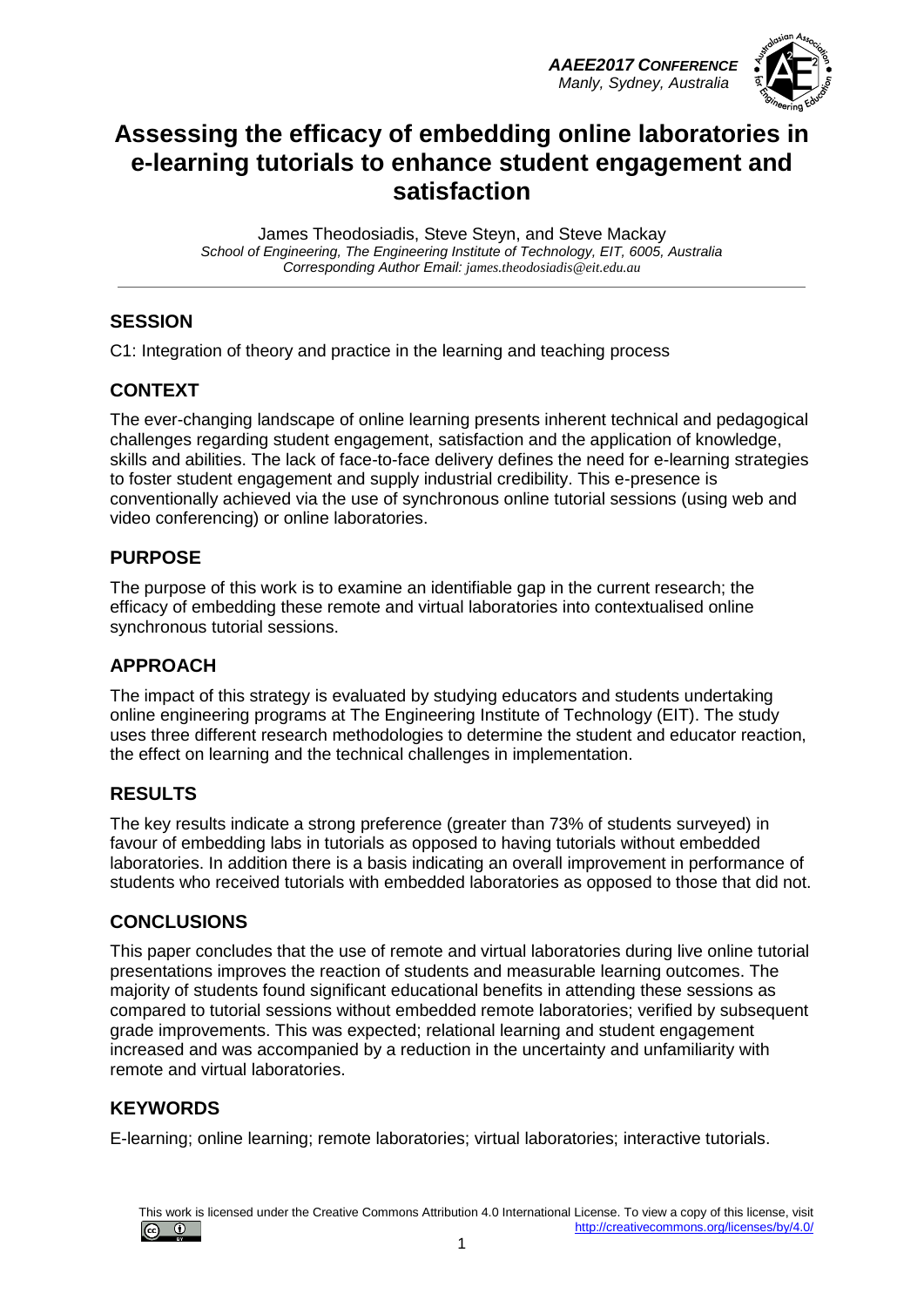# **Introduction**

Over the past decade, there has been a proliferation of remote or distance learning using the internet (often referred to as e-learning or online education) in the engineering education areas (E. Allen & Seaman, 2006; Bersin, 2004; Bonk & Graham, 2006; Ma & Nickerson, 2006; Rossett, 2001). Typical approaches for e-learning are web-based (asynchronous) and streaming of video (synchronous) over the internet (Rossett, 2001). The two forms of learning are illustrated in figure 1.



**Figure 1: Asynchronous vs Synchronous e-learning**

Almgren and Cahow (2005) believed that the factors responsible for improving computerbased engineering education were a desire to increase active and discovery learning, a desire to make lab facilities available to the wider community and to provide students with more meaningful practical experiences. They believed that the appeal for remote (or online, as they termed it) labs is due "to the increasing demand for active learning and flexible education, and for the appeal of implementing techniques of learning via discovery" (Almgren & Cahow, 2005, p. 3). These comments are supported by the research conducted by M. Phillips (2006), where respondents noted the need for more "hands-on" training and concerns that e-learning may not provide it.

Kanyongo (2005) referred to L.J. Smith (2001) who listed the benefits of e-learning as being "accessibility, flexibility, participation, absence of labelling, written communication experience and experience with technology" (p. 1). On the other hand, L.J. Smith (2001) listed the problems for e-learning being that of "team building, security of online examinations, absence of oral presentation opportunities and technical problems" (p. 1). Brown and Lahoud (2005) noted the remarks of Moore and Kearsley (1996) that courses delivered at a distance can be as good as that of traditional classroom instruction. The synchronous form of e-learning – being live and thus perhaps more interactive will be the focus of this research.

One of the areas of increasing interest in e-learning is the use of remote laboratories or simulation software; an interactive hands-on approach to improve the learning experience. There are generally two challenges with e-learning, the lack of interaction with the instructor and the difficulty of providing real tools for practical exercises and to facilitate applied learning (Cooper, 2000; Cooper et al., 2003). These two issues are addressed in this research.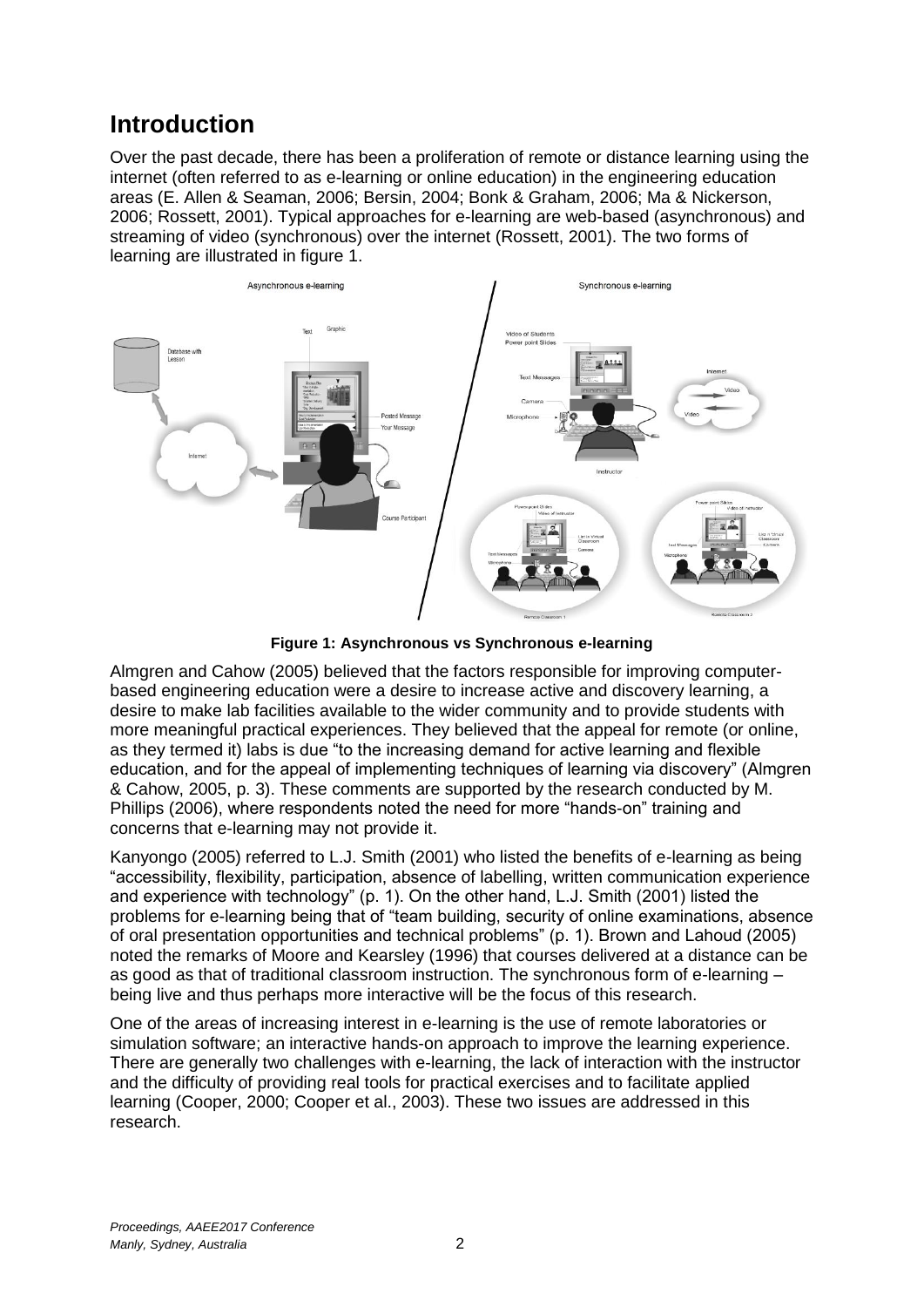Schank (2002) pointed out that many users commented on the poor quality of e-learning. Although Shank (2002) was thinking along more general lines, he stated that learning by doing was an essential part of the learning experience to enhance the absorption of material.

Learning by doing works because it strikes at the heart of the basic memory processes that humans rely upon. We learn how to do things by assessing the efficacy of our efforts. We learn when the rules apply and when they must be modified. We learn when our rules can be generalised and when exceptional cases must be noted. We learn when our rules are domain bound or when they can be used independently. We learn all this by doing, by integrating these experiences into existing memory structures (Schank, 2002, p. 5).

Huntley, Mathieu, and Schell (2004) defined a laboratory (or lab, as it will be henceforth referred to, for brevity) "as a room or building containing specialised equipment" (p. 398). Lindsay (2005) noted that a typical lab class "comprised a small group of students, and a demonstrator (often a postgraduate student), grouped around a piece of hardware located in a lab. Students typically conduct a series of experimental procedures as outlined in the lab handout, they record the data from the hardware, and they write up a report based on this data and the underlying theory in the week or two subsequent to the session" (p. 44).

Gandole (2005) added to this by remarking that a lab "should aim to encourage students to gain: manipulative skills, observational skills, an ability to interpret experimental data, an ability to plan experiments, interest in the subject, enjoyment of the subject, and a feeling of reality for the phenomena talked about in theory" (p. 49).

Colwell et al. (2002) noted that practical work and executing experiments help those students studying science and engineering subjects. They quoted from Hewson and Hewson (1983) who stated that these students need to engage in knowledge construction; a difficult undertaking as they "need to develop both conceptual and procedural understanding by appropriate actions" (Colwell et al., 2002). Jochheim and Roehrig (1999) noted that experiments with live processes and real equipment provide engineering students with the expertise needed to tackle engineering problems and improves their motivation. He added that many physical phenomena are difficult to understand if written or explained in words; they must be witnessed in action.

Lahoud and Tang (2006) pointed out that many distance learning students found that traditional lab experiments were not an option due to geographical separation. They suggested offering some form of virtual or remote lab environment for distance learning students. They described the two possible solutions:

- Virtual labs comprising simulation software running on a host machine. (They point out two issues: students may struggle to achieve the required skills and practice and servers which are powerful and expensive are often required to make the simulations as realistic as possible).
- Remote labs are equivalent to the traditional lab environment as they involve real equipment, (An issue was noted; the labs are situated at a significant distance from the learner).

Ma and Nickerson (2006) referred to the impact of information technology with the creation of simulated labs and remote labs as useful alternatives to the traditional conventional labs. They pointed out that the effectiveness of these two new lab approaches, as compared with the traditional hands-on labs, was not examined in much detail in the research literature. They felt, however, that the remote and simulated labs were an excellent way to share specialized skills and resources over a wide geographical area by reducing overall costs and improving the educational experience. Azimopoulos, Nathanail and Mpatzakis (2007) concurred with this and emphasised the need for practical work as an important adjunct to the theoretical study.

Esche (2005) listed the benefits of the remote labs for students, suggesting that they: offer a more comprehensive experimental experience, offer a more accurate representation of a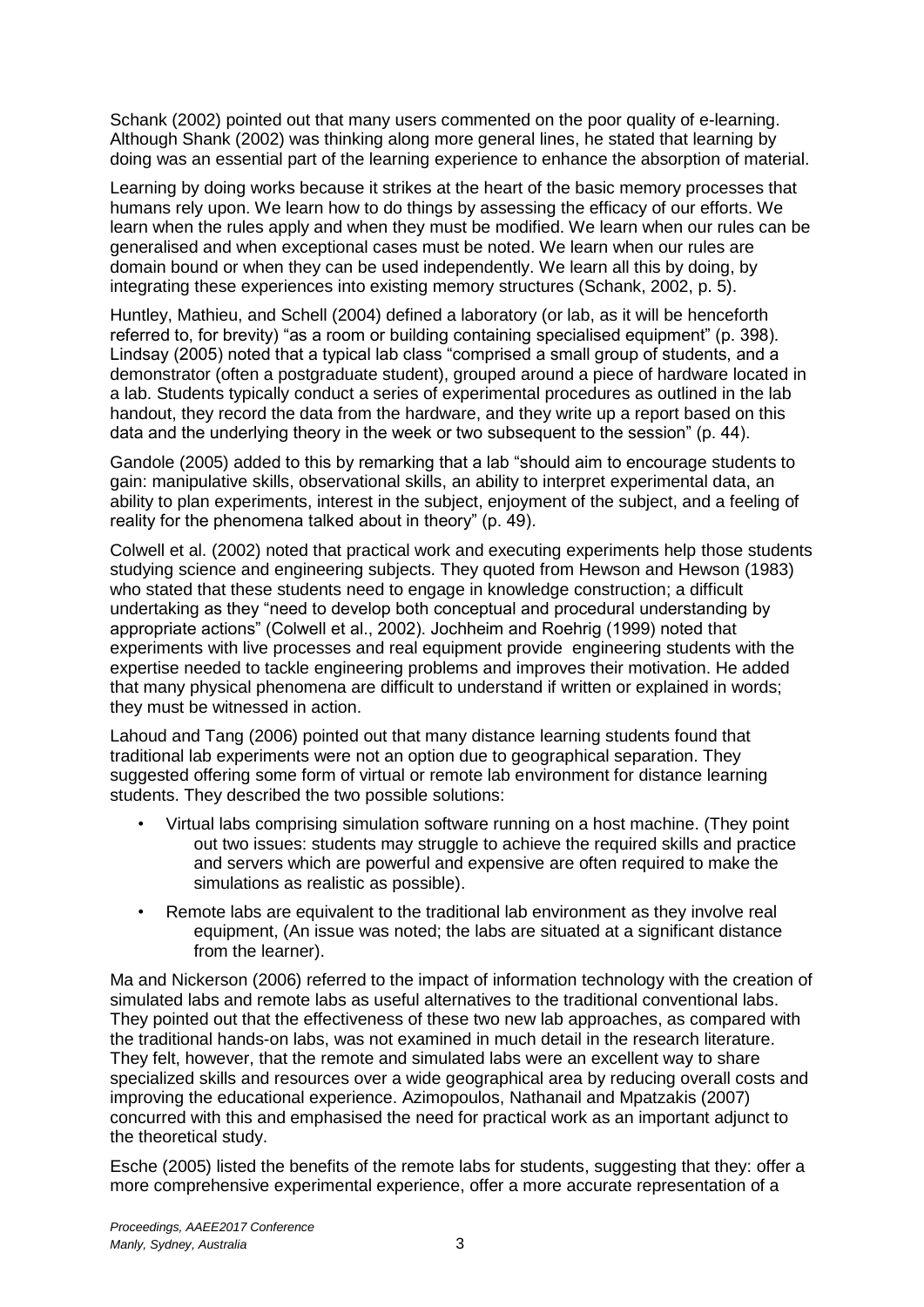hands-on experience, optimise the students' imagination and enthusiasm, allow for more flexibility; instructors and students are not required at the same time, promote self-learning, and allow for a more integrated self-assessment approach. Insofar as the instructors (and their institutions) are concerned, the benefits include: easily adding lab demonstrations into their instruction, monitoring the lab performance of students more rigorously, fewer scheduling problems with large student numbers and fewer lab personnel required, more flexible financial planning for expensive equipment, and greater levels of safety.

A slightly more negative perspective was provided by Albu, Holbert, Heydt, Grigorescu and Trusca (2004). They suggested that remote labs were not as effective for training engineering students for the following reasons: the handling of real equipment is limited; there are fewer real world problems such as loose wiring and electrical contacts and students are shielded from connecting equipment incorrectly. They suggested using remote labs as a prelude to real laboratories.

This research investigates the impact on learning when synchronous e-learning is used and is combined with remote and virtual laboratories.

# **Purpose**

The purpose of this work is to examine and address the following research questions regarding the student experience of live web and video conferencing supplemented by remote and virtual lab exposure:

- What are the reactions of student and educator when this approach is used?
- What is the effect of the strategy on student learning?
- What are the technical challenges when implementing this strategy and can they be remedied?

# **Approach**

Various research approaches and methodologies, such as paired T test and analysis of variance were considered. For Method 1, similar to Tuysuz (2010), a two-tailed paired samples T-test was used to analyse student grades between control and experimental groups, to determine any significant difference to a 95% confidence interval. The Tuysuz (2010) study also focused on both knowledge and attitude metrics (measured here in Method 3), regarding virtual laboratories. Other papers, such as Alghazo (2010), have similarly used final grades as a metric for determining significant differences in teaching styles, in the case of Alghazo, determining "no significant differences in the effectiveness of distance education and traditional classroom education".

In Method 2, due to the small sample size and number of questions, the confidence interval method was not used and instead, the performance of each group was divided into sets using question 1 and question 2 and the mean results compared.

For Method 3, in a similar approach to Tisdell (2016), the confidence interval was applied to the Likert scale test in evaluating perceived student engagement.

### **Method 1**

The first method is to determine if the use of live lab demonstrations impacts on student grades. This method aims to compare student grades, for one unit in particular, by looking at individual assessments and total unit grade averages over two cohort intakes. The same unit is compared over two different cohorts of known delivery methodology. The content is kept the same in both cohorts to ensure consistency of content being delivered. The difference: one delivery cycle did not have embedded online lab demonstrations in tutorial sessions, while the other more recent delivery cycle included live embedded online lab demonstrations.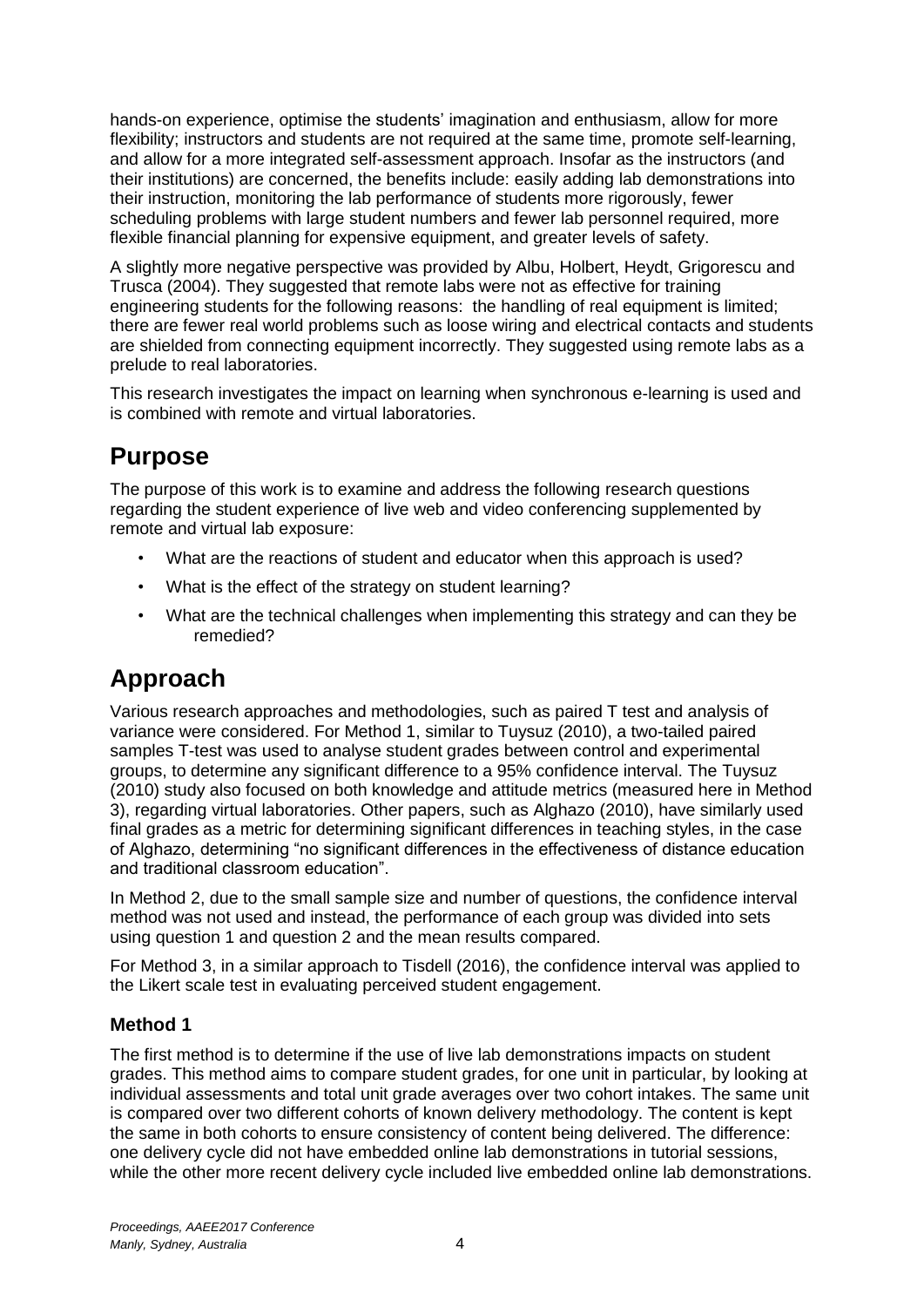The unit used for this comparison is titled - "Industrial Process Control Systems" and is at the Coursework Master Degree level.

The first delivery cycle, without embedded online labs, was delivered in 2015, 2nd semester. The tutorials mainly consisted of theoretical and image based explanation of the various control concepts EIT, 2015). Tutorials were one hour in length and delivered once per week over 12 consecutive weeks.

The second delivery cycle, with embedded online labs, was delivered in 2016, 2nd semester. In this unit, the tutorials consisted of embedded lab demonstrations. These lab demonstrations were delivered in tutorial sessions by means of in session screen- or labshare, with the lecturer detailing and demonstrating various real-time aspects of advanced control theory. At least half of the tutorial lectures included embedded online labs and these were included early on in the unit delivery (EIT, 2016). Tutorials were one hour in length and delivered once per week over 12 consecutive weeks.

At the end of both units, students were required to complete two major assessments. These assessments were report-based, but they also required students to use lab software. This lab was merely explained in the first delivery cycle, but embedded in the second delivery cycle. The resulting grades for each of these cohorts was then derived and compared in order to ascertain whether the changes to the tutorial delivery had any impact.

A second unit was selected as a control variable; to calibrate the study unit results and account for the differences in student ability. This unit was delivered in parallel with the study unit "Industrial Process Control Systems" in each of 2015 and 2016 respectively. The control unit was delivered to each cohort identically and did not include embedded online lab demonstrations in its tutorial sessions. The grades for the same students in each respective cohort were then compared and used to determine whether there was any significant difference in average student ability between the cohorts which would impact the study unit results.

### **Method 2**

The second method assessed students and educators across a range of cohorts and engineering disciplines based on the content of a custom 30 minute live tutorial on the subject of robotics and autonomous vehicles. The attendees were split into two groups.

Group A received a live tutorial without any remote or virtual lab demonstrations that covered topics ranging from the basics of robots and control theory to simultaneous localization and mapping (SLAM) and the D star search algorithm.

Group B would receive a live tutorial covering the same content with the same basic slides; however the second-half of the webinar was abridged and the additional free time was dedicated to illustrating the concepts through the use of remote and virtual lab demonstrations which included a Lidar/SLAM robot navigating around obstacles and a graphical representation of the D star search algorithm using a C# program.



**Figure 2: Lidar/SLAM robot lab demonstration**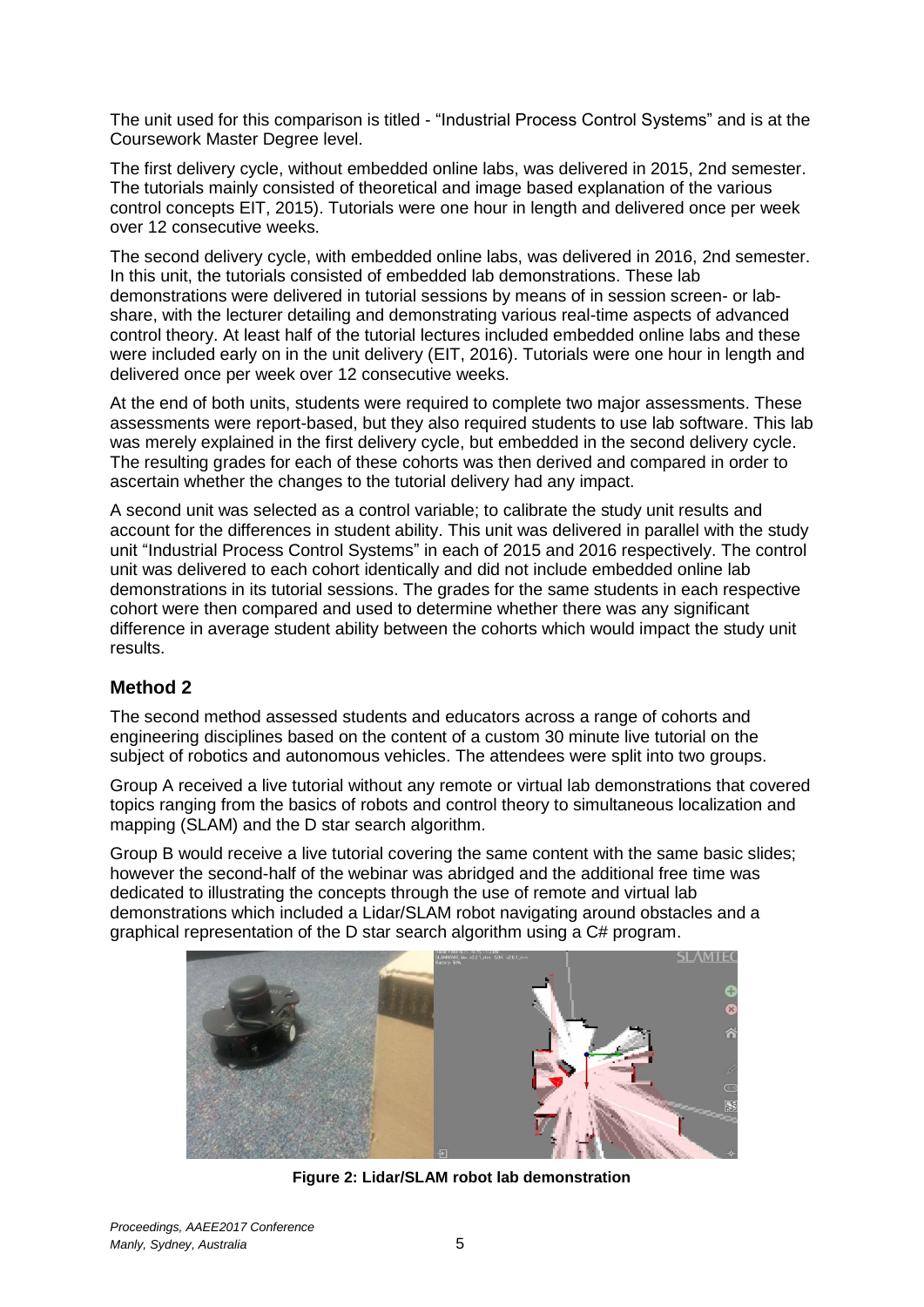Following each live tutorial, each individual was assessed on what they had learned using an identical multiple-choice quiz with two questions (each with four options). The quiz for both Group A and Group B was structured as follows:

- Question 1: A question to select the correct statement, for which the options are based on the content delivered in the identical first half of each group's tutorial. This was used as the control variable for the experiment as students from each group had received the exact same material needed to answer this.
- Question 2: A question to select the correctly depicted scenario given the following: "A robot toy car (shown in red) can move horizontally or vertically to crosses on the grid. The robot has assigned costs to each of these crosses (nodes) on the map including the brown walls but it is not aware of the grey wall, which has just been introduced. Its goal is to move to the blue circle following a path shown in green. Using the D\* (D star) algorithm, which of the below shows its most likely initial guess at a path?" Four different illustrations were given, each showing a different path that the robot could take. This was based on the second half of each tutorial where, although both Group A and Group B had been taught how the D star search algorithm works using examples. Group A was limited to explanations and slide illustrations whereas Group B had online lab demonstrations in addition to the abridged explanations and slide depictions delivered to Group A.

The tutorial attendance was captured and used to verify the quiz submissions, administered and collected using SurveyMonkey. The quiz results were then compared between the two groups (EIT, 2017).

## **Method 3**

The third method comprised of a four question survey in which students were asked to indicate how strongly they agree or disagree with the following statements (as questions) on a 5-point Likert scale rating by selecting one of; Strongly Disagree; Disagree; Neutral; Agree; Strongly Agree:

- Question 1: Online laboratories (software simulations or hardware with webcams) are effective in helping me to understand engineering topics.
- Question 2: Online tutorials that include online laboratory demonstrations are more effective than online tutorials that do not include online laboratory demonstrations.
- Question 3: I would like to see more online laboratory demonstrations in my engineering course.
- Question 4: I feel better equipped to complete my practical assignments when online laboratory demonstrations are included in my course's online tutorial sessions.

The survey was sent to 496 students who have been studying for a period of at least 6 months with EIT and thus have encountered online laboratories. The responses were then collected and tabulated (EIT, 2017).

# **Results**

The results of each method are as follows:

## **Method 1**

For the determination of embedded lab impact on student grades in historic delivery cycles, the results are as follows: The first delivery cycle in 2015 had 32 students in the cohort and the second delivery cycle in 2016 had 9 students in the cohort. The grades of the two major assessments and their unit average are detailed in Table 1 below, where a 95% confidence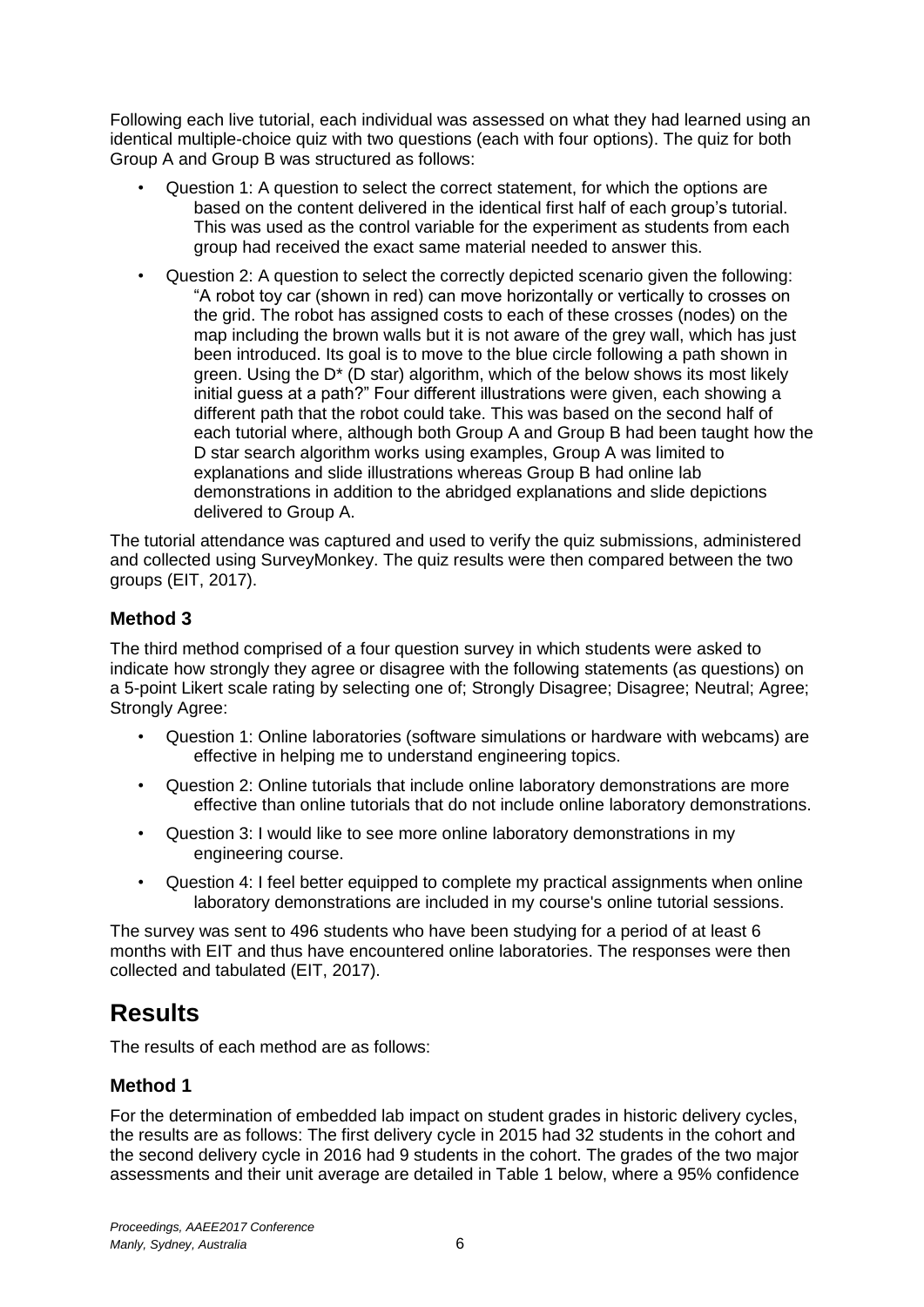interval is used to determine whether  $p<0.05$ ,  $\bar{x}$  is the mean (%), and  $\sigma$  is the standard deviation:

| <b>Experimental</b> |    | 2015 Delivery cycle 1 |       | 2016 Delivery cycle 2 |            |       |      |      |
|---------------------|----|-----------------------|-------|-----------------------|------------|-------|------|------|
| <b>Unit</b>         |    |                       | σ     | n                     | x          | σ     |      | p    |
| Assessment 1:       |    | 74.19±5.17            | 14.93 |                       | 81.22±6.63 | 10.14 |      |      |
| Assessment 2:       | 32 | 77.38±2.52            | 7.27  | 9                     | 79.78±9.86 | 15.09 | 1.08 | 0.31 |
| Unit Average:       |    | 83.38±2.02            | 2.02  |                       | 86.56±5.7  | 8.73  |      |      |

**Table 1: Average grade performance (%) for compared delivery cycles**

#### **Table 2: Control unit average grade performance (%) for compared delivery cycles**

| <b>Control Unit</b> | 2015 Delivery cycle 1 |                  |       | 2016 Delivery cycle 2 |                  |       |      |      |
|---------------------|-----------------------|------------------|-------|-----------------------|------------------|-------|------|------|
|                     | n                     |                  |       |                       |                  |       |      |      |
| Unit Average:       | 32                    | $82.25 \pm 5.65$ | 16.32 |                       | $82.63 \pm 10.2$ | 17.26 | 0.06 | 0.95 |

### **Method 2**

The results of the post-tutorial quiz are provided in the table below. 14 students/educators attended the Group A session, whereas 22 students/educators attended the Group B session.

| Table 3: Post-tutorial quiz results for compared groups |  |  |  |
|---------------------------------------------------------|--|--|--|
|                                                         |  |  |  |

| <b>Student Results</b>      | <b>Group A</b>    | <b>Group B</b>    |
|-----------------------------|-------------------|-------------------|
| Q1 correct                  | $11/14 = 78.57\%$ | $15/22 = 68.18%$  |
| Q <sub>2</sub> correct      | $7/14 = 50\%$     | $12/22 = 54.54\%$ |
| Q1 correct & Q2 correct     | $5/14 = 35.71\%$  | $11/22 = 50%$     |
| Q1 correct & Q2 incorrect   | $6/14 = 42.86\%$  | $4/22 = 18.18%$   |
| Q1 incorrect & Q2 correct   | $2/14 = 14.29%$   | $1/22 = 4.54\%$   |
| Q1 incorrect & Q2 incorrect | $1/14 = 7.14\%$   | $6/22 = 27.27\%$  |

### **Method 3**

Out of 496 students surveyed, 69 responded (13.9%), whose preferences are illustrated below: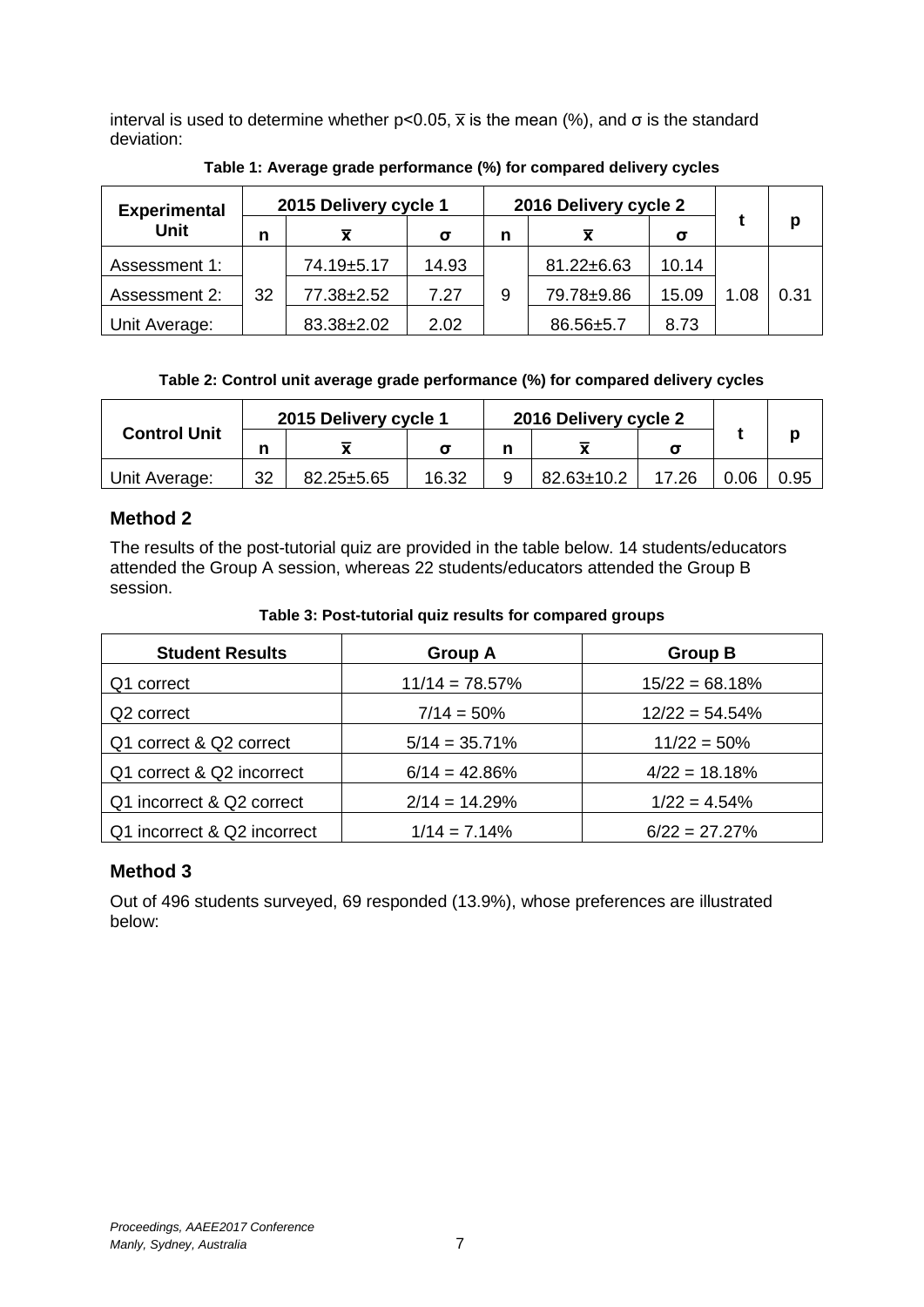Q1 Online laboratories (software simulations or hardware with webcams) are effective in helping me to understand engineering topics.



**Figure 3a: Q1 Results of the survey for tutorial quality improvement.**

Q2 Online tutorials that include online laboratory demonstrations are more effective than online tutorials that do not include online laboratory demonstrations.



**Figure 3b: Q2 Results of the survey for tutorial quality improvement.**

Q3 I would like to see more online laboratory demonstrations in my engineering course.



**Figure 3c: Q3 Results of the survey for tutorial quality improvement.**

*Proceedings, AAEE2017 Conference Manly, Sydney, Australia* 8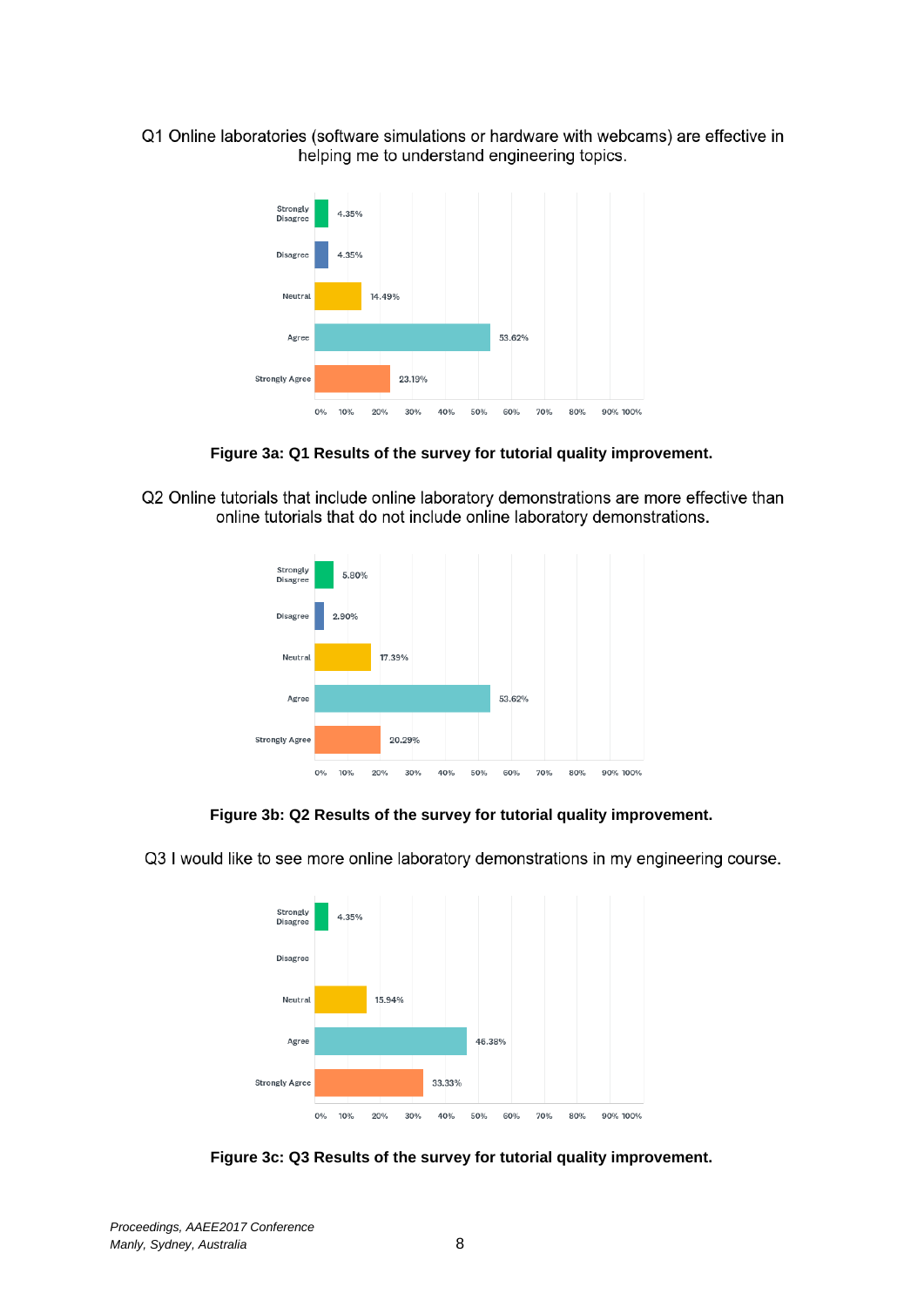Q4 I feel better equipped to complete my practical assignments when online laboratory demonstrations are included in my course's online tutorial sessions.



**Figure 3d: Q4 Results of the survey for tutorial quality improvement.**

| <b>Survey</b>    | <b>Survey Results</b> |                         |      |  |  |  |
|------------------|-----------------------|-------------------------|------|--|--|--|
| <b>Questions</b> | n                     | $\overline{\textbf{x}}$ | σ    |  |  |  |
| Q1               | 69                    | $3.87 \pm 0.23$         | 0.96 |  |  |  |
| Q <sub>2</sub>   | 69                    | $3.8 + 0.23$            | 0.99 |  |  |  |
| Q3               | 69                    | $4.04 \pm 0.22$         | 0.94 |  |  |  |
| Э4               | 69                    | $4.04 \pm 0.21$         | 0.91 |  |  |  |

| Table 4: Table of survey result statistics including 95% confidence interval |  |  |  |  |  |  |
|------------------------------------------------------------------------------|--|--|--|--|--|--|
|------------------------------------------------------------------------------|--|--|--|--|--|--|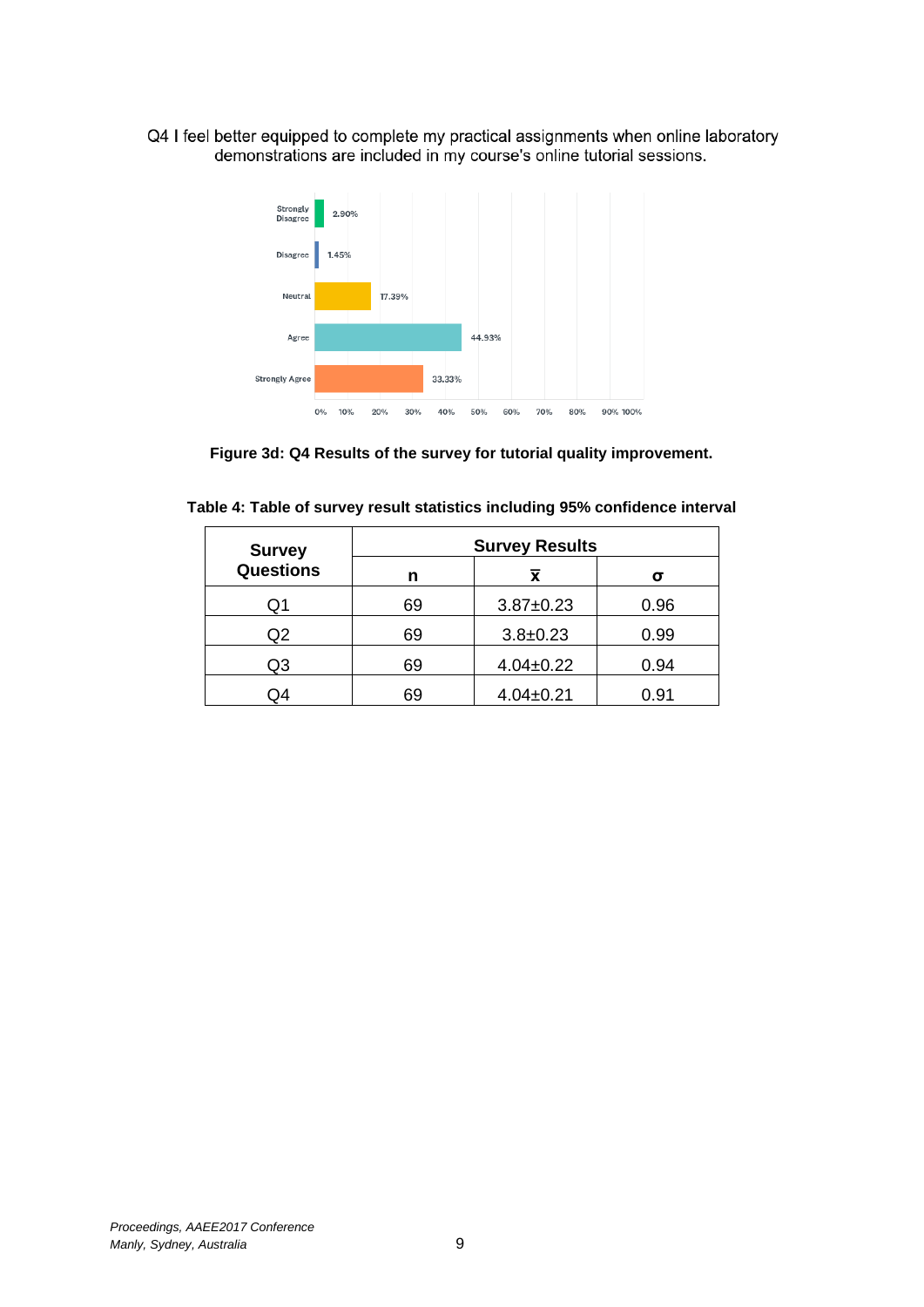# **Discussion**

## **Method 1**

Factoring in the control unit; the difference in the average cohort grades between cycle 1 and cycle 2 was less than 0.4%, as depicted in Table 2, indicating a comparable and nearequivalent level of student ability. The p-value is 0.95 showing no significant difference in the ability between the 2015 and 2016 delivery cycles in the control group, thus students from each group are of a similar ability level.

When comparing the experimental unit grades between the two delivery cycles, there is a slight increase of 3% in grades for students who attended sessions with embedded online labs, in delivery cycle 2. What's interesting to note is that students performed better earlier in the course, most likely due to their confidence in using the lab for their assessment. Students without the embedded labs were left to their own devices in figuring out the labs, and this might have an impact on their earlier performance. The grades converge towards the end of the course and might indicate that students have all become more familiar with the labs due to continued use throughout the course. The p-value is 0.31 which suggests a not significant result at the 95% confidence interval, but given the scope of the study it warrants further investigation.

The grade data is also quite low  $(n<100)$  for a parametric test. The size of the cohort could influence the outcome, however, in the student surveys (also covered in this paper) for the unit with embedded lab demonstrations; students clearly highlight their perceived value in, and appreciation of, the inclusion of demonstrations for the practical parts of the work, where the unit without the demonstrations had no mention of this in the surveys - arguing that there was indeed a major impact when the labs were embedded. Additional limitations of the study include the limited number of trials as well as the variance between unit types and learning styles.

## **Method 2**

The following was found when comparing the quiz results of Group A and Group B, detailed in Table 3:

- 27% of Group B had incorrect answers for both Q1 and Q2, as compared to only 7% of Group A. Focussing on Q1, which had identical delivery material between Groups, 79% of Group A had a correct answer, compared to 68% in Group B. This suggests an overall lower ability of Group B when delivered the same material.
- Despite this; 54% of Group B had a correct answer for Q2, as compared to only 50% of Group A. Using Q1 to scale relative expected performance; 79% of Group A were correct for Q1 and 50% for Q2.
- Given only 68% of Group B was correct in Q1, following the trend derived from Group A that would suggest an approximate 36.7% drop in correct responses from Q1 to Q2; Group B would be projected to have only 43% correct responses for Q2; yet they achieved 54% correct responses; 11% above the projection.

It would seem this increase in correct responses is due to the change in tutorial mode upon which Q2 is assessed. The limitations influencing this conclusion are however, many, including but not limited to the following considerations: technical differences in the delivery between groups contingent upon the individuals internet connection and hardware; the limited, diverse and asymmetric group sizes; the scale of the study; the method by which tutorial time was re-allocated to remote and virtual labs as well as the type of labs themselves; the types, nature and number of questions assessing tutorial content; ongoing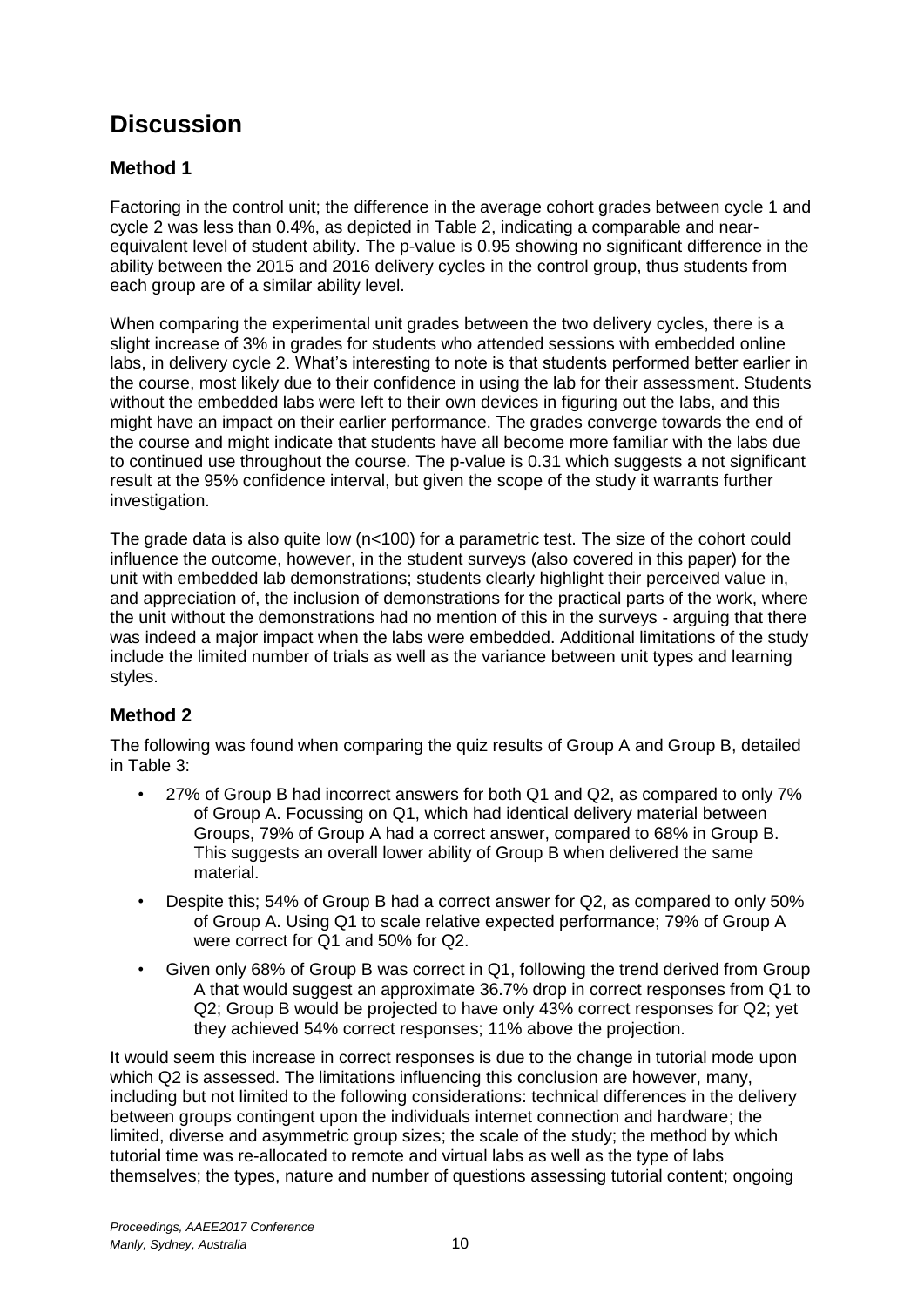and long-term assessment of group performance; the aptitude of the individuals for the subject; the learning style of individuals; as well as a need to swap the strategy and control group to further calibrate projected grades and determine causality.

### **Method 3**

The survey presumes an equal likelihood of dissatisfied, impartial and satisfied students responding. The responses, detailed in Figures 3a, 3b, 3c and 3d, as well as the summary in Table 4, indicate a strong preference for embedded laboratories. 53.62% of responders agreed with the statement that online laboratories (software simulations or hardware with webcams) are effective in helping them to understand engineering topics, with a further 23.19% strongly agreeing, with a mean score of 3.87. 53.62% of responders agreed and 20.29% strongly agreed that online tutorials that include online laboratory demonstrations are more effective than online tutorials that do not include online laboratory demonstrations; as opposed to 2.9% disagreeing and 5.8% strongly disagreeing, with a mean score of 3.8. 46% agreed and 33.33% strongly agreed that they would like to see more online laboratory demonstrations in their engineering courses, with a mean score of 4.04, and 44.93% agree and 33.33% strongly agree that they feel better equipped to complete their practical assignments when online laboratory demonstrations are included in their course's online tutorial sessions, with a mean score of 4.04.

The responses indicate a perceived benefit to embedding online laboratories in tutorials, with over 73% of responses indicating perceived improvements to engagement and understanding. Although the standard deviations were all < 1 and the confidence intervals < 0.24, the survey data is also quite low (n<100) for a parametric test. The limitations of these results largely fall to: the diligence of the responder in accurately interpreting and answering the questions; the scale of the survey; and a link with demonstrable long and short term performance and understanding. Furthermore, all responders were international engineering students across several levels and disciplines, yet it was not tracked whether these aspects affect the responses, nor the fact that all of the students were undertaking engineering courses under an online delivery mode and blended delivery mode students were not considered.

# **Conclusions and Recommendations**

From the three research methodologies employed, the paper observes that the use of remote and virtual labs during live online tutorial presentations improves the reaction of students and measurable learning outcomes. This strategy holds both a perceived improvement to engagement and relational learning, a reduction in uncertainty regarding online laboratories, as well as some evidence that it can yield net performance improvements across student cohorts when implemented effectively, verified by subsequent grade improvements. As with Tuysuz (2010) "it was identified as a result of this study that the use of virtual lab increased students' achievement levels and made a positive impact on students' attitude". Future work should expand on the size of the study, the evaluation methodologies and the method by which labs are integrated into tutorials.

The general student feedback at EIT holds no shortage of open ended qualitative responses, asking for an even "greater use of labs" or praising "the interaction with labs" for contributing to a career-relevant "practical learning experience"; all points accentuated by the study conclusions contained herein. The recommendation is thus as such; that engineering educators may significantly enhance student engagement and relational learning by embedding remote and virtual laboratories into contextualized online or blended tutorial sessions, technical limitations notwithstanding. Future research will consider: larger sample sizes, the different types of labs and tutorials, and the degree of student-tutorial interactivity.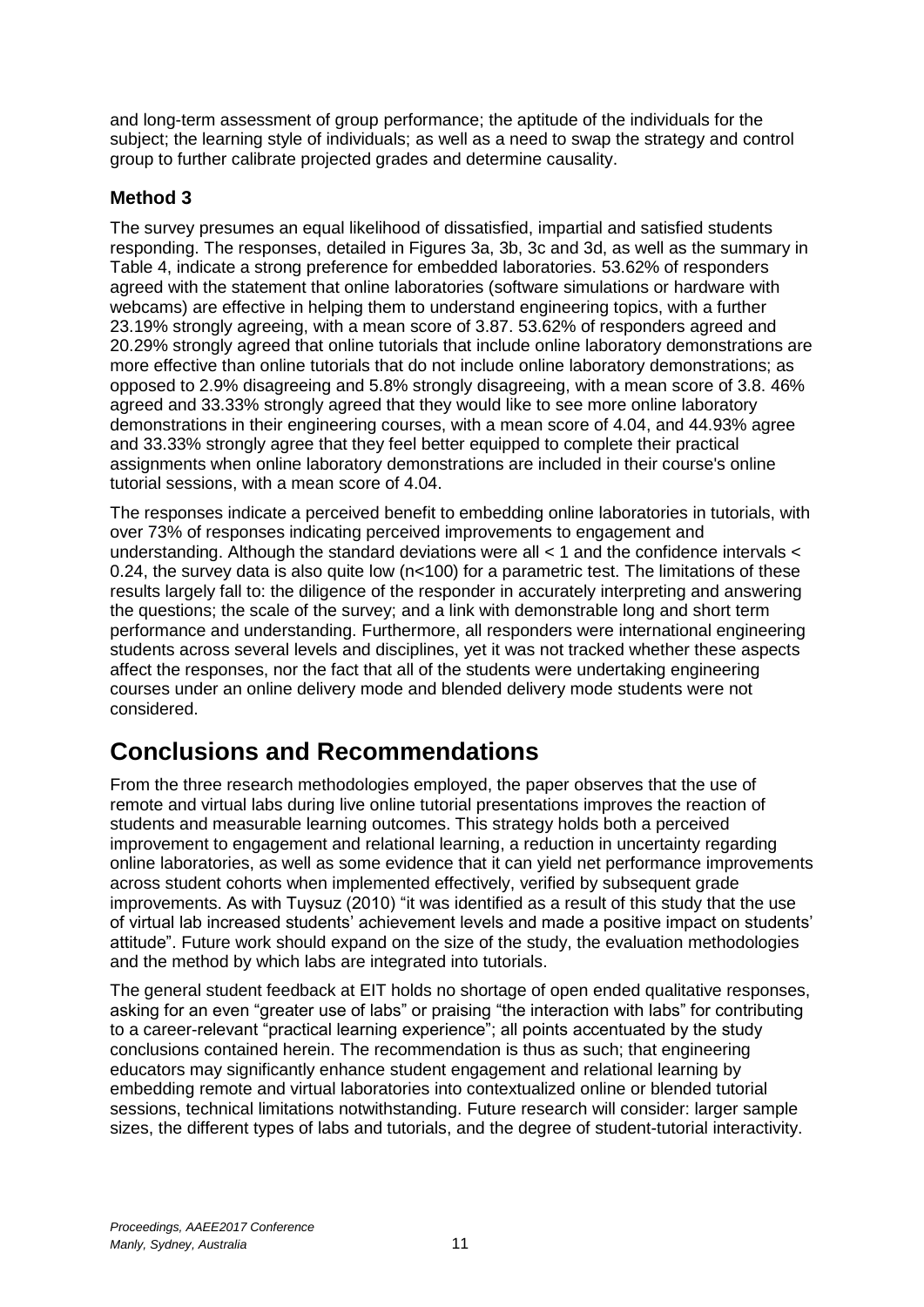#### **References**

- Albu, M. M., Holbert, K. E., Heydt, G. T., Grigorescu, S. D., & Trusca, V. (2004). *Embedding remote experimentation in power engineering education*. IEEE Transactions on Power Systems, 19(1), 139-143. February. Retrieved from the IEEE Xplore database.
- Alghazo A. (2010). *Comparing Effectiveness Of Online and Traditional Teaching Using Students' Final Grade.* Online Journal for Workforce Education & Development. Retrieved November 1 2017 from http://opensiuc.lib.siu.edu/cgi/viewcontent.cgi?article=1023&context=ojwed
- Allen, E., & Seaman, J. (2006). *Making the Grade - Online Education in the United States*, 2006. Needham, MA: Sloan Consortium. Retrieved April 3, 2007, from http://www.sloanc.org/publications/survey/pdf/making\_the\_grade.pdf.
- Almgren, R. C., & Cahow, J. A. (2005). *Evolving Technologies and Trends for Innovative Online Delivery of Engineering Curiculum*. International Journal on Online Engineering, 1(1), 1-6. Retrieved July 10, 2006, from http://www.i-joe.org/ojs/viewarticle.php?id=5&layout=abstract.
- Bersin, J. (2004). *The Blended Learning Book - Best Practices, Proven Methodologies and Lessons Learned*. San Francisco: Pfeiffer.
- Bonk, C. J., & Graham, C. R. (2006). *The Handbook of Blended Learning Global Perspectives*. Local Designs. San Francisco: Pfeiffer.
- Brown, S. A., & Lahoud, H. A. (2005). *An Examination of Innovative Online Lab Technologies*. Paper presented at the SIGITE '05, Newark, NJ. Retrieved May 10, 2007, from ACM database.
- Colwell, C., Scanlon, E., & Cooper, M. (2002). *Using remote laboratories to extend access to science and engineering*. Computers and Education, 38, 65-76. Accepted November 16,2001.
- Cooper, M. (2000). *The challenge of practical work in an eUniversity - real, virtual and remote experiments*. Paper presented at the Proceedings IST2000 The Information Society for All, Nice, France.
- Cooper, M., Amaral, T., Colwell, C., Kontoulis, J., Judson, A., Donnelly, A., et al. (2003). *PEARL - Practical Experimentation by Accessible Remote Learning.* Open University.
- Engineering Institute of Technology. (2015). *Session records and gradebook.* Internal EIT report: unpublished.
- Engineering Institute of Technology. (2016). *Session records and gradebook.* Internal EIT report: unpublished.
- Engineering Institute of Technology. (2017). *Robotics and Vehicles Quiz!* Internal EIT report: unpublished.
- Engineering Institute of Technology. (2017). S*urvey for tutorial quality improvement.* Internal EIT report: unpublished.
- Esche, S. K. (2005). *On the Integration of remote experimentation into undergraduate laboratories pedagogical approach*. International Journal of Instructional media. Retrieved on 5 January 2007, from the Academic Research Library database, 32(4).
- Gandole, Y. B. (2005). *Development of Computer Software Support for Undergraduate Electronics Science Laboratory Practical Learning*. International Journal of Instructional Technology and Distance Learning, 2(9). Retrieved May 20, 2007, from http://itdl.org/Journal/Sep\_05/article05.htm.
- Hewson, M., & Hewson, P. (1983). *The effect of instruction using student's prior knowledge and conceptual change categories on science learning*. Journal of Research in Science Teaching, 20(2), 731-743.
- Huntley, C. L., Mathieu, R. G., & Schell, G. P. (2004). *An Initial Assessment of Remote Access Computer Laboratories for IS Education*. Journal of Information Systems Education, 15(4), 397- 407. Retrieved November 320, 2006, from the ProQuest Education Journals database.
- Jochheim, A., & Roehrig, C. (1999). *The Virtual Lab for Teleoperated Control of Real Experiments*. Retrieved March 14, 2007 from http://prt.fernuni-hagen.de/rsvl/cdc99/cdc99.pdf
- Kanyongo, G. Y. (2005). *Teaching an Introductory Graduate Statistics Course Online to Teachers Preparing to Become Principals: A student-centered Approach*. International Journal of